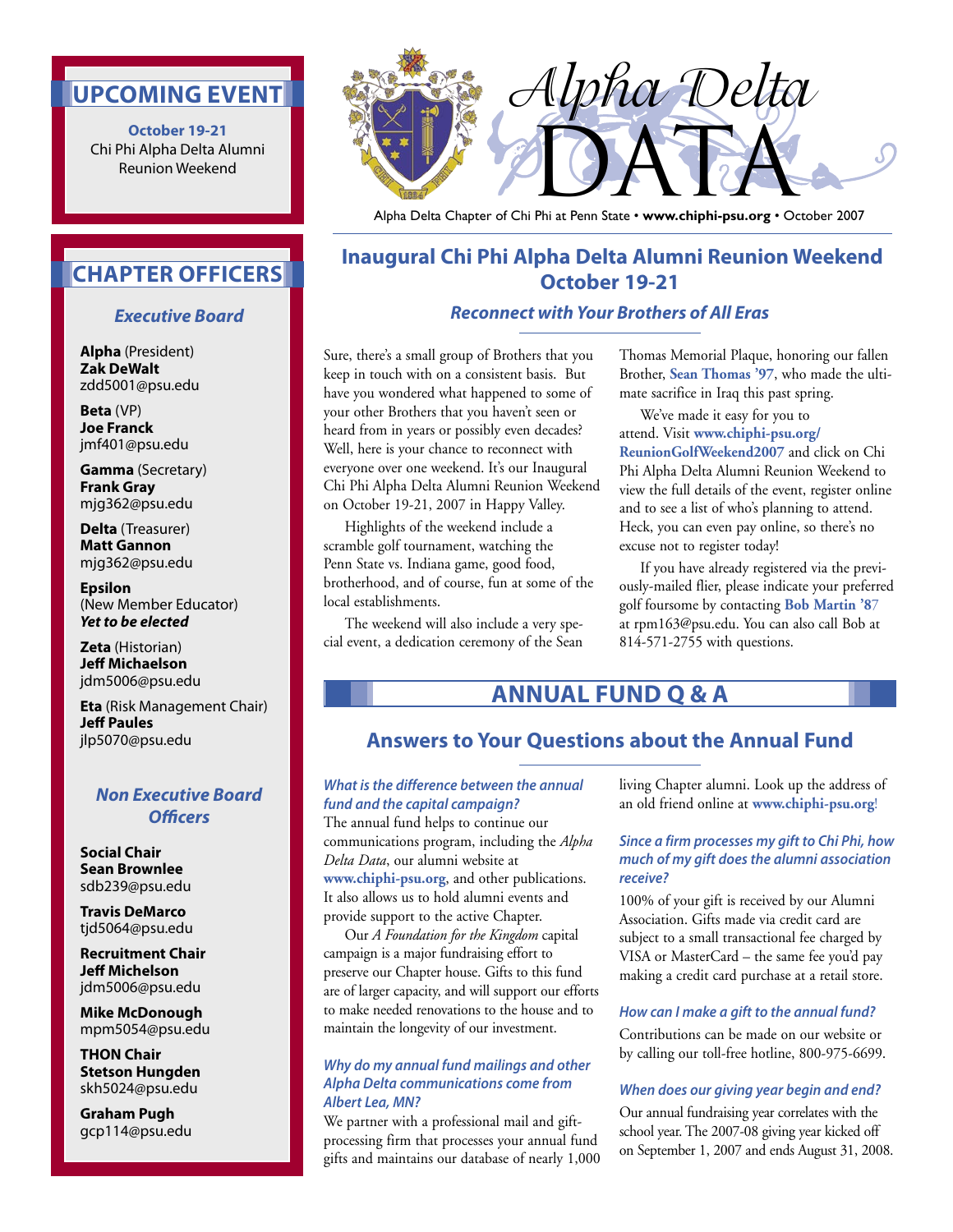## **HOUSE OPERATIONS COMMITTEE UPDATE**

## **Brothers Accepted the Challenge and are Making Progress to Make Chi Phi Great Again House GPA is Now 3.08 and It Continues to Rise**

#### **By Gordon Brown '87**

The joint efforts of the actives and alumni continue to see solid progress in a number of areas with the primary focus on house upkeep and recruiting. An ongoing action plan is updated monthly and can be viewed on the Chi Phi web site at **www.chiphi-psu.org**. We are also happy to report that the current house GPA is a healthy 3.08 and continues to rise. National performed a general audit in early September and Alpha Delta made considerable progress over the prior year.

 The Brotherhood Board remains a critical component to Chi Phi's future success and is fully operational, led by Beta **Joe Franck**. The

Brotherhood Board also maintains "badge points" which are added, or deducted, based on positive or negative behavior. The badge points list ultimately determines room picks and Brother's duties, regardless of an active Brother's seniority.

 Alpha **Zak DeWalt**, along with Beta **Joe Franck** and Delta **Matt Gannon** have accepted the leadership challenge to guide the actives toward self-management and are making steady, meaningful progress. We meet minimally on a monthly basis to discuss the action plan, monitor progress, and discuss ideas and issues.

The guys have come a long way since our

last update and still have challenges ahead. They are a great group of guys who have embraced the common expectation of the

**"They are a great group of guys who have embraced the common expectation of the alumni and actives to make Chi Phi great again."**

alumni and actives to make Chi Phi great again. Feel free to email me at **Gordon. brown@comcast.net** to ask any questions or volunteer to help with house operations.

## **CHAPTER REPORT**

### **Chi Phi Continues to Improve**

### **Spring Semester Saw Increase in THON Totals and Establishment of Judicial and Merit Systems By Zak DeWalt**

We here at Alpha Delta are excited to share with you the efforts that have recently been made to ensure the future of our home. Spring 2007 marked the start of an entirely new system of organization that we hope will promote involvement. Under the guidance of key alumni, the executive board crafted a badge point system. Essentially, the idea was to reward contributions and achievements with points of merit. The points are tallied and then used to determine room choices.

 Along with the point system came the Brotherhood Board. Made up of one member from each pledge class and presided over by the Beta, the Brotherhood Board acts as the court of the chapter and is used to ensure accountability.

 Other notable accomplishments from last spring include THON; we raised twice the money as the previous year and laid the groundwork for continual improvement.

 During summer, we finalized the badge point system so that it was ready to take effect this fall. Also, we made a small patio and fire ring in the wooded area next to the house that is often enjoyed on temperate evenings. That brings us to the current semester. The start has been very positive: There are more in-house brothers than last year and the house is kept much cleaner. We have diversified our rush schedule, and now hold many alcohol free events. We are participating in Homecoming for the first time in two years.

In addition, we have met the requirements allowing us to issue billing through the Penn State Bursar. Members must now pay all dues in order to enroll in classes.

 Our two most tangible goals for the semester include house cleanliness and solid recruitment. We are looking to initiate 18 new members. We also want to triple our THON total from last year. Finally, an overall strategy to increase loyalty to the name Chi Phi is the driving philosophy behind all that we do.

**Stay tuned to www.chiphi-psu.org for updated active chapter news throughout the school year.**

### **Taking Chi Phi Out to the Ball Game**

Over 45 brothers attended our Chi Phi Baseball nights over the summer in Philadelphia, Baltimore, New York and Pittsburgh. **Doug Muhl '87**, **Mike Irons '90**, **Tom Kennington '90**, **Jamie Elsen '05** and **Scott Hallman '87** all hosted one of the events in each of the different cities.

Thanks to all who attended. Check out the pictures we took in the photo albums at **www.chiphi-psu.org**!

 Did you attend one of our regional Chi Phi Baseball Nights? Want to see more events like this in the future? Let us know on our online message boards!

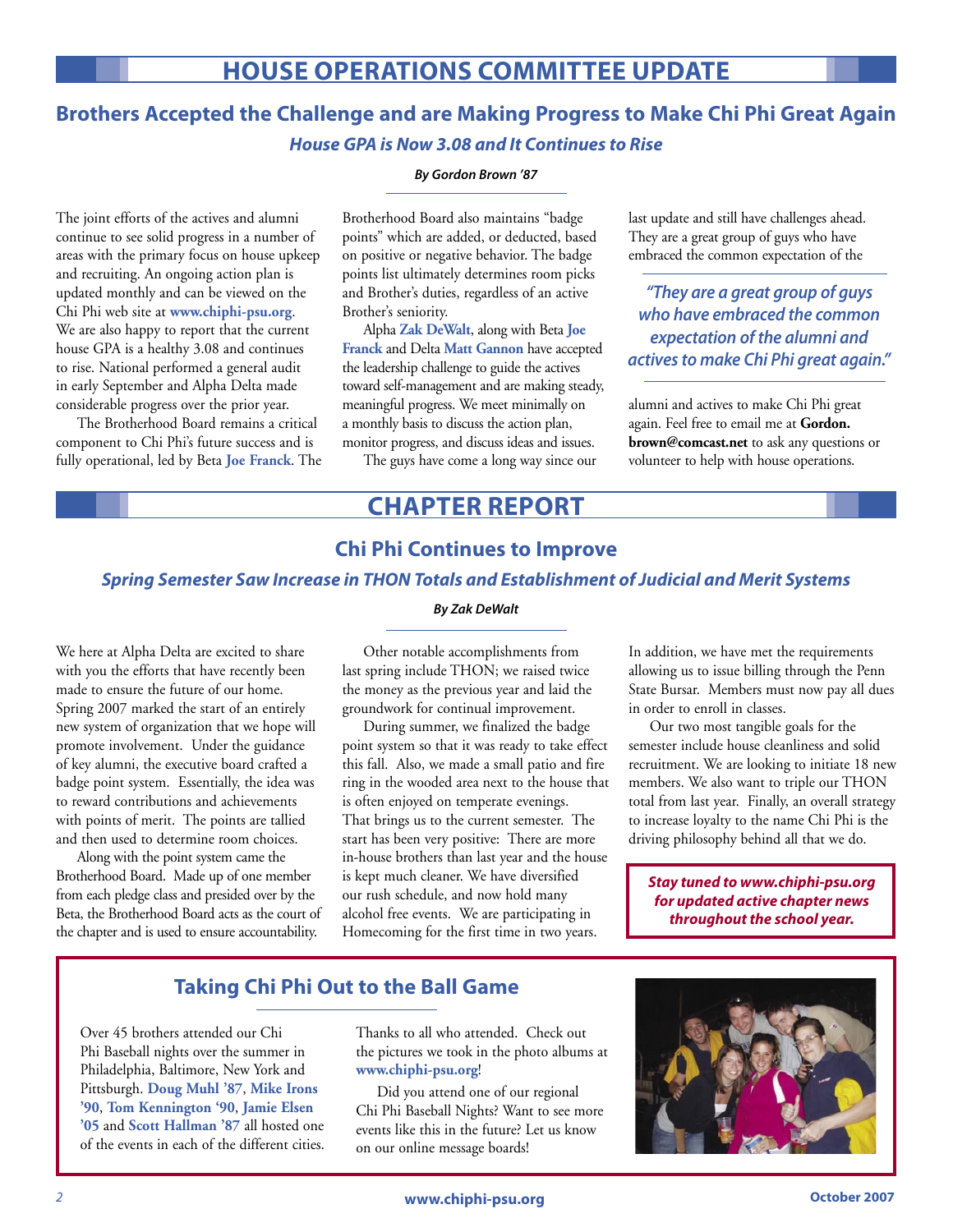## **ALUMNI PROFILE**

## **Chi Phi Provided Michael Antonietti '90 the Skills Necessary to Succeed in Business**

### **Volunteering, Coaching Soccer, and Making Floats for the Christmas Day Parade are a Few Ways that Mike is Keeping Busy**

**Michael Antonietti '90**, is not one to seek the limelight, but a review of his actions can tell us a lot about his commitment to Chi Phi. This is a man with a demanding job, a wife and three children, and numerous volunteer responsibilities. He may not like to talk about himself, but his actions are indeed telling.

**"Another way his Chi Phi experience has served him well: he helps make floats for his sons' school for the annual Christmas Day Parade!"**

 Michael joined Chi Phi as a junior, but he knew for a while that he'd want to become a part of 'The Kingdom.' "I was a legacy," he says. "My brother **Rich '87** spoke highly of it and I always had a great time when I came to visit before I received a bid to join. The Chapter was made up of great people who had great camaraderie." Mike stays in touch with a few of his Chi Phi Brothers, including **Ian Morris '90, Paul Shelton '88**, and **Bob Martin '87**. He happily reports that his best Chi Phi friend—his brother Rich—recently married (for the *first* time!).

 These lifelong friendships are important to Mike. "As an undergrad, Chi Phi was a great opportunity to be a part of something bigger than myself. But now,

looking back, I realize that the long-lasting friendships have been the greatest benefit of belonging to Chi Phi," said Michael.

 Like most good Penn State grads, Mike cites home football games and tailgate parties as some of his best memories. "Saturday afternoons at Beaver Stadium were always a lot of fun." With his busy schedule, he can't get to as many football games as he'd like anymore, but he is looking forward to getting back to campus for the alumni golf outing on October 20th.

 These days, Mike returns to Penn State to assist in recruiting for General Electric and helps lead GE's Student Leadership Conference. He is currently the Managing Director for Strategic Marketing for GE Global Sponsor Finance, a

**"Mike continues to utilize the skills he honed at Chi Phi while volunteering his time to Chi Phi's Finance Committee."**

multi-billion dollar segment of GE that provides financing to the Private Equity marketplace. Mike credits the leadership skills he gained at Chi Phi for getting him an interview for a training program with General Electric over 17 years ago. "It's been a great run!" he says.

As an undergrad, Michael served the

Chapter as Delta. He is quick to recognize that the skills young men learn from living in a fraternity house

are the same skills needed to succeed in business. "When you learn to speak up at a Chapter meeting, it's no different than speaking



up at a business meeting," Mike says. "The fraternity is made up of a diverse group of individuals, with different points of view and opinions, and different personalities. You learn to listen and come to a consensus as a team on the best way to move forward. It's the same in business. Fraternity experience is a real confidence builder, and I can honestly say that the leadership skills I learned at Chi Phi have given me a great foundation on which to build," he says.

 Mike continues to utilize the skills he honed at Chi Phi while volunteering his time to Chi Phi's Finance Committee. The group has been meeting weekly to develop a financial and business plan for our current Capital Campaign.

 Mike and his family live in southern New Hampshire. He has been married for almost 12 years, and has three sons. Mike also involves himself in community events through GE's ELFUN Society, a volunteer organization of GE Leaders, and as a soccer coach. Another way his Chi Phi experience has served him well: he helps make floats for his sons' school for the annual Christmas Day Parade!

 You just never know when your Chi Phi experience will come in handy…

### **Oprah Loves Alpha Delta!**

Stay posted to our web site, **www.chiphi-psu.org**, and the next issue of the Alpha Delta Data for a special feature on twin Chi Phi brothers **Vince** and **Vance Moss '94**. The duo appeared on Oprah and a few other national programs for their work as doctors in the Middle East.

## **Preserve YOUR Best Chi Phi Moments Forever…**

…Or, at least as long as our website exists! Share the best photos and stories from your Alpha Delta days online at **www.chiphi-psu.org.**